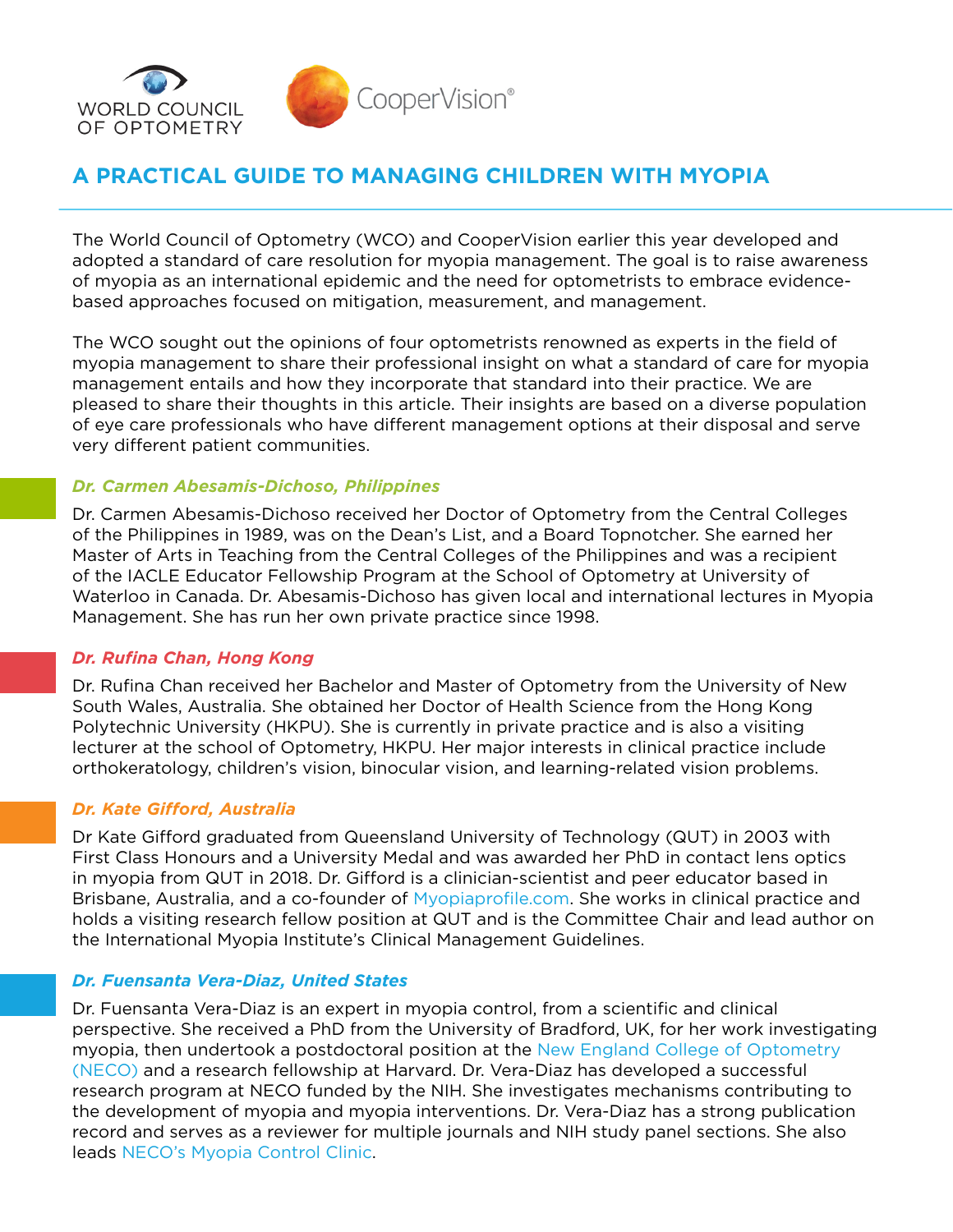#### **What does early mitigation as an aspect of the standard of care for myopia management mean to you? How do you bring it to life in your practice?**

**Dr. Abesamis-Dichoso:** Coming from a family of three generations of eye care professionals (ECPs), I have "traditionally" practiced myopia correction, so switching to myopia management as a standard of care was not easy. As they say, anything novel takes time before it is accepted. I have experienced a lot of "wait and see" attitudes in my efforts to make this change.

Fast forward to 2013, my practice went into a full-time myopia management focus, and today, I see my main myopia management challenge being to ensure that children come in for eye examinations. I try to make this happen in a number of different ways, firstly, I encourage all adult patients to bring their children in for an eye exam. [We have also updated our website](https://www.abesamiseyecare.com/)  with information about the importance of regular examinations for children. As a practice, [we are active on social media,](https://www.facebook.com/abesamiseye) contribute articles to daily newspapers and online magazines in our efforts to promote eye care for children.

#### *My recommendations:*

- Be patient: Transitioning from traditional myopia correction to management takes effort.
- Be proactive: As ECPs you need to reach out, not the other way around.
- Social media is a powerful tool in getting the word out.

## **In your clinic, how do you identify children who are potentially at risk of developing myopia? Do you have particular considerations with regard to pre-school aged children?**

**Dr. Gifford:** Children at risk of myopia can be identified by their family history (one or two myopic parents), visual environmental risk factors such as less than 90 minutes a day spent outdoors and more than two to three hours a day spent on near work (outside of school time) and particular binocular vision conditions which are linked to myopia development such as esophoria, accommodative lag, high AC/A ratios, and intermittent exotropia.

The biggest risk factor for future myopia, though, independent of these other factors, is a child not being as hyperopic as they should be at a particular age. A child who is +0.75D or less at six years of age is at risk of becoming myopic by their teens and should be considered a pre-myope. This is my key consideration for preschool and early-school aged children – achieving an accurate refraction to evaluate for pre-myopia.

#### *My recommendations:*

- Strongest risk factor: +0.75D or less at age six.
- Other risk factors: Family history of myopia, visual environment, and binocular vision.

#### **When do you think it is appropriate to introduce the idea of myopia management?**

**Dr. Chan:** When a child is at risk of developing myopia, the education of patients and parents is particularly important. I believe it is essential to explain causes of myopia and give recommendations on healthy lifestyle habits such as time spent outdoors and the need to restrict near work as well as taking breaks during such time<sup>1</sup>. I would explain the risks of myopia to patients and parents so that they are cautioned about the possible onset of myopia. Finally, I would briefly introduce the family to the different options of myopia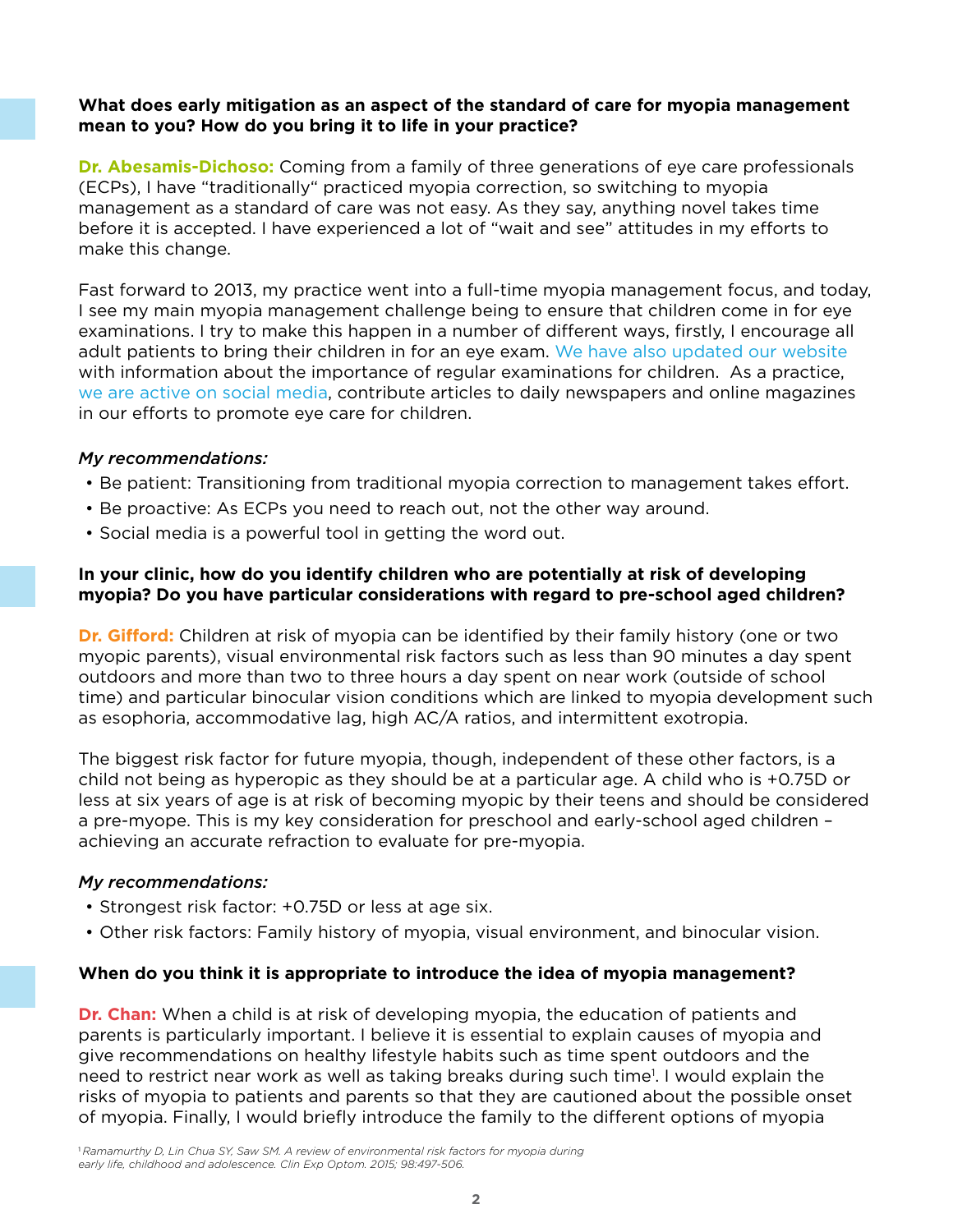management so they are prepared for actions we may need to take in the near future. My clinical management of children depends on whether children are hitting normal ocular developmental milestones. If their refractive status suggests a myopic future, I may suggest a follow-up in six months.

#### *My recommendations:*

- Education of patients and parents:
	- Causes and risks of myopia development and progression
	- Time spent outdoors and how to manage near work time.
	- Introduce different options of myopia management.
- Follow-ups: every six months or more frequently.

## **What factors influence your expectations of the success of a myopia management intervention? What factors might influence you to change course with your myopia management intervention choice?**

**Dr. Vera-Diaz:** It is difficult to predict how successful a intervention will be for one individual child as we do not yet have enough evidence to make such specific predictions. Generally, the expected progression depends on the age of the child, with older children progressing more slowly than younger children, we should therefore anticipate different intervention goals depending on the age of the child. Although not complete (axial length growth rate varies with age, sex, and ethnicity), expected eye growth curves are available and should be used to estimate the expected progression for each specific child.<sup>2,3,4,5</sup>

Another important factor to consider is motivation. Children who are highly motivated, particularly with contact lens interventions, are more likely to be compliant, and therefore more likely to be successful. Of course, the family's support is important too, but the child's motivation is the number one factor for compliance and success.

Lastly, we must consider lifestyle. Some families struggle to follow recommendations in relation to near work and outdoors time. I advise to reduce time spent doing near work (with any material), increase the viewing distance and have frequent breaks.<sup>6,7</sup> With regard to outdoor time, I recommend that the child spends two hours a day or more during the daytime outside.<sup>8,9</sup>

To evaluate if a intervention is effective or not, I use both the amount of myopia in diopters and axial length, an important test that is more accurate than refraction in determining myopia progression. It is important to also note that the concern with myopia is the excessive elongation of the eye, not the amount of diopters. If progression is not lower than expected based on age expected norms after at least a 12-month period, I recommend changing or adding an additional intervention.

*3 Sanz-Diez P, Yang L-H, Lu M-X, Wahl S, Ohlendorf A. Growth curves of myopia-related parameters to clinically monitor the refractivedevelopment in Chinese schoolchildren. Graefes Arch Clin Exp Ophthalmol. 2019;257(5):1045-1053.*

*<sup>2</sup> Tideman JWL, Polling JR, Vingerling JR, et al. Axial length growth and the risk of developing myopia in European children. Acta Ophthalmol. 2018;96:301–309.*

*<sup>4</sup> He X, Sankaridurg P, Naduvilath T, et al. Normative data and percentile curves for axial length and axial length/corneal curvature in Chinese children and adolescents aged 4-18 years. Br J Ophthalmol. 2021-319431.*

*<sup>5</sup> Truckenbrod C, Meigen C, Brandt M, et al. Longitudinal analysis of axial length growth in a German cohort of healthy children and adolescents. Ophthalmic Physiol Opt. 2021 May;41(3):532-540.*

*<sup>6</sup> Wen L, Cao Y, Cheng Q, et al. Objectively measured near work, outdoor exposure and myopia in children. Br J Ophthalmol. 2020 Nov;104(11):1542-1547.*

*<sup>7</sup> Huang P-C, Hsiao Y-C, Tsai C-Y, et al. Protective behaviours of near work and time outdoors in myopia prevalence and progression in myopic children: a 2-year prospective population study. Br J Ophthalmol. 2020 Jul;104(7):956-961.*

*<sup>8</sup> Rose KA, Morgan IG, Ip J, et al. Outdoor activity reduces the prevalence of myopia in children. Ophthalmology. 2008 Aug;115(8):1279-85. 9 Lanca C, Yam JC, Jiang W-J, et al. Near work, screen time, outdoor time and myopia in schoolchildren in the Sunflower Myopia AEEC Consortium. Acta Ophthalmol. 2021 Jun 17.*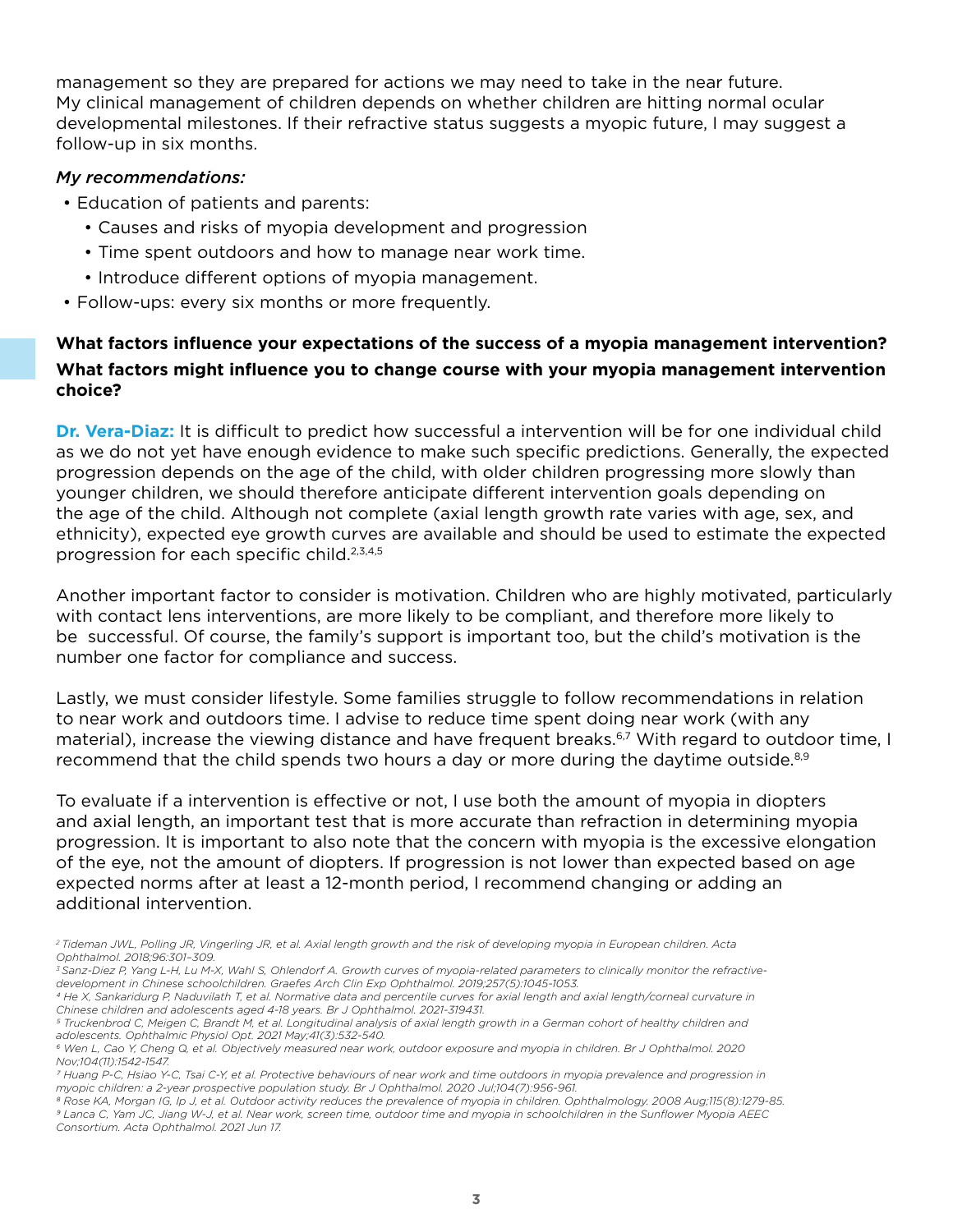## *My recommendations:*

- Motivation of children and their parents: Key factor of myopia management success.
- Lifestyle: Near work management (frequent breaks!) and minimum of two hours a day outdoors.
- Impact after 12 months: compare progression with age expected norms (diopters and axial length).

## *Myopia management relies greatly on how patients follow the recommended plan*

#### **During follow-up examinations of a child undergoing myopia management, to what areas do you pay particular attention?**

**Dr. Chan:** My focus in these follow-up exams varies depending upon the type of myopia management. In general, my number one concern is patient compliance to the prescribed intervention - whether that is the most appropriate wearing time for contact lenses and spectacles, or the frequency of drop administration and so forth. Whether the intervention is spectacles, contact lenses, or pharmaceuticals; the effectiveness on myopia management relies greatly on how patients follow the recommended plan. Furthermore, non-compliance to handling and hygiene of contact lenses in some cases may even lead to sight threatening complications.<sup>10,11</sup> Therefore, a detailed history of the patient's tolerance of potential effects $12$  and compliance is vital.

In relation to clinical findings, I use subjective and cycloplegic refraction to assess the progression of myopia management and axial length measurement 13,14 as supplementary data points on myopia progression. A thorough ocular health examination is essential to reveal potential sideeffects or complications. Finally, communication with patients and parents in explaining results and reinforcement of intervention compliance are also key to successful myopia management.

#### *My recommendations:*

- Case history: Compliance and adaptation to recommended myopia management option.
- Progression evaluation: Subjective, cycloplegic refractions and axial length measurement.
- Side-effects and complications: Internal and external ocular health examination.
- Family communication focus: Myopia management results and compliance.

#### **Do you consider both spherical equivalent and axial elongation as part of measuring myopia management success?**

**Dr. Gifford:** Providing an accurate refraction to our young myopic patients is arguably the most important and most visible component of the eye examination. Myopia management is all about correcting, maintaining, and preserving vision. Both parents and patients readily understand refraction. Refraction, though, is seven to 10 times less accurate to gauge small changes in myopia than axial length measurement by optical biometry. Axial length is also an important clinical

*<sup>10</sup> Liu YM, Xie P. The safety of orthokeratology--A systematic review. Eye Contact Lens. 2016; 42:35-42.*

*<sup>11</sup> Yam JC, Li FF, Zhang X, et al. Two-year clinical trial of the Low-Concentration Atropine for Myopia Progression (LAMP) Study: Phase 2 report. Ophthalmology. 2020; 127:910-9.*

*<sup>12</sup> Chia A, Chua WH, Cheung YB, et al. Atropine for the intervention of childhood myopia: Safety and efficacy of 0.5%, 0.1%, and 0.01% doses (Atropine for the Intervention of Myopia 2). Ophthalmology. 2012; 119:347-54.*

<sup>&</sup>lt;sup>13</sup> Song JS, Yoon DY, Hyon JY, Jeon HS. Comparison of ocular biometry and refractive outcomes using IOL Master 500, IOL Master 700, *and Lenstar LS900. Korean J Ophthalmol. 2020; 34:126-32.*

*<sup>14</sup> Wolffsohn JS, Kollbaum PS, Berntsen DA, et al. IMI - Clinical myopia control trials and instrumentation report. Invest Ophthalmol Vis Sci. 2019; 60:M132-M60.*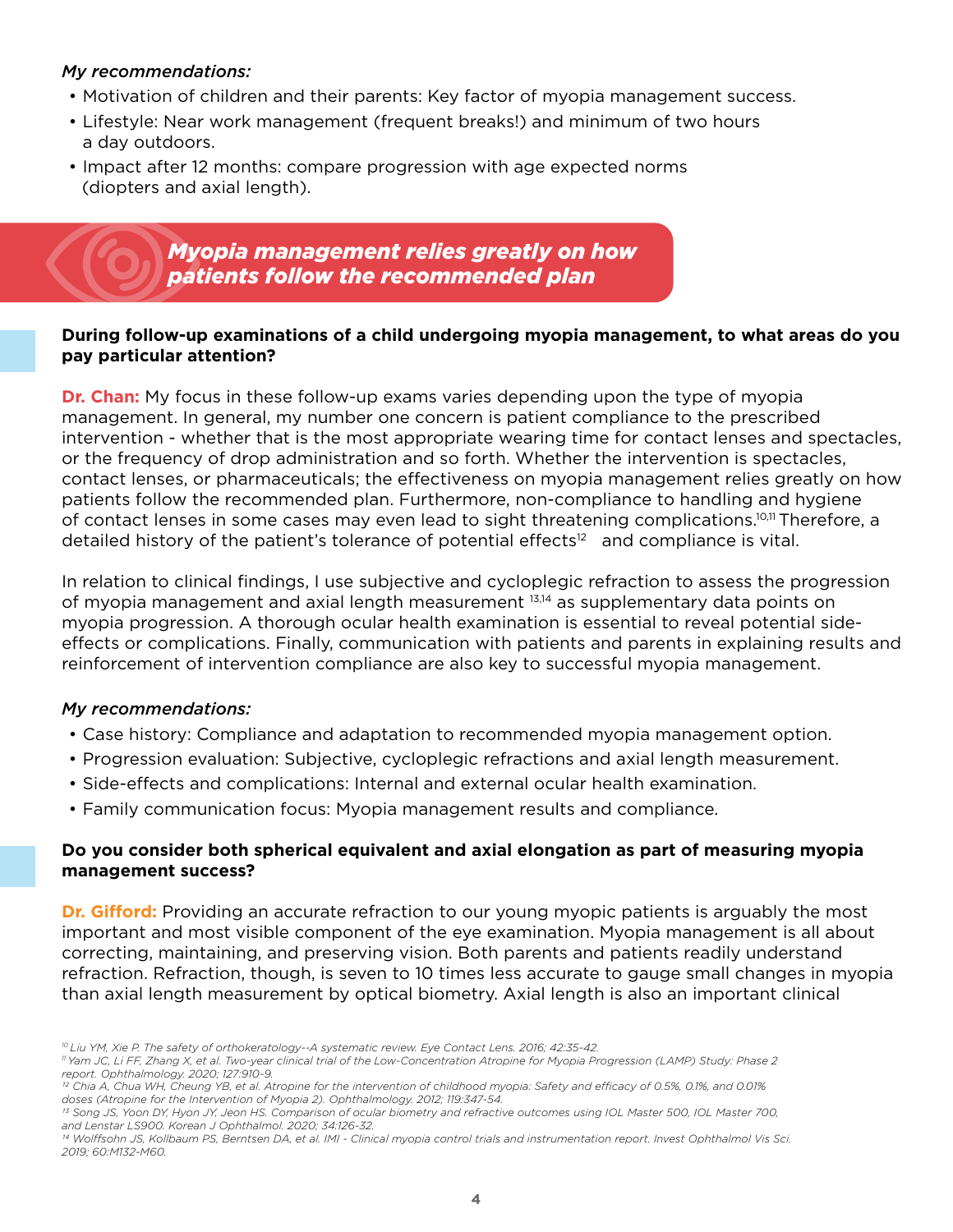indicator of increased eye disease risk. I feel both are important and will continue to be so, although both require context and explanation. For example, I can find parents are disappointed when their 8-year-old child progresses -0.50 in a year, or axial length increases 0.15mm, despite these both indicating a great outcome at that age.

## *My recommendations:*

- Spherical equivalent: Most important measurement to correct, maintain and preserve vision.
- Axial length (valuable but not essential): indicates disease risk and more accurate progression measurement.
- How to evaluate: Learn about the typical annual myopia progression of a single-vision corrected child, based on their age and ethnicity to have a point of comparison.

## **What does management as an aspect of standard of care for myopia management mean to you? How do you bring it to life in your practice?**

**Dr. Gifford:** Management of myopia means doing more than just correcting the refractive error. This starts with a conversation about myopia – explaining its typical childhood progression, its impact on function in the short-term and the increased risk of eye disease and vision impairment in the long-term. If parents of myopic children have no or low myopia themselves, this can take some effort to understand.

The next step is providing advice on visual environment; more specifically, to increase time spent outdoors to 90 minutes per day and try to decrease leisure near-work or screen time to less than two hours per day (outside of school time). This is good practice for all children, and parents are often desperate for actionable advice on managing screen time. Finally, to my mind, management means considering the best optical intervention I have available, suiting the child in question, which will both correct their myopia and control its progression.

## *My recommendations:*

Three steps to managing myopia are:

- Conversations about myopia progression, functional impact and eye health risk.
- Advice on managing the visual environment.
- Most suitable optical intervention which both corrects and helps to control myopia.



## **At what stage do you recommend initiating an intervention for myopia management with a child? What guides your decision-making process?**

**Dr. Vera-Diaz:** I generally recommend starting myopia management as soon as possible. Myopia progresses more rapidly around the time of onset, so as soon as a child develops myopia, regardless of the age, I recommend starting myopia management. In addition, we know that myopia progresses faster in younger children, and that a younger child will progress for longer, therefore, we expect higher levels of myopia in adulthood the earlier in life they develop myopia.15,16 The most effective intervention is the one that best suits the individual child's situation at all lifestages and lifestyles so it's important to have a range of clinically useful interventions supported by the evidence base at our disposal. For these reasons, I more strongly recommend myopia

*<sup>16</sup> Jones-Jordan LA, Sinnott LT, Chu RH, et al. Myopia Progression as a Function of Sex, Age, and Ethnicity. 2021 Aug 2;62(10):36.*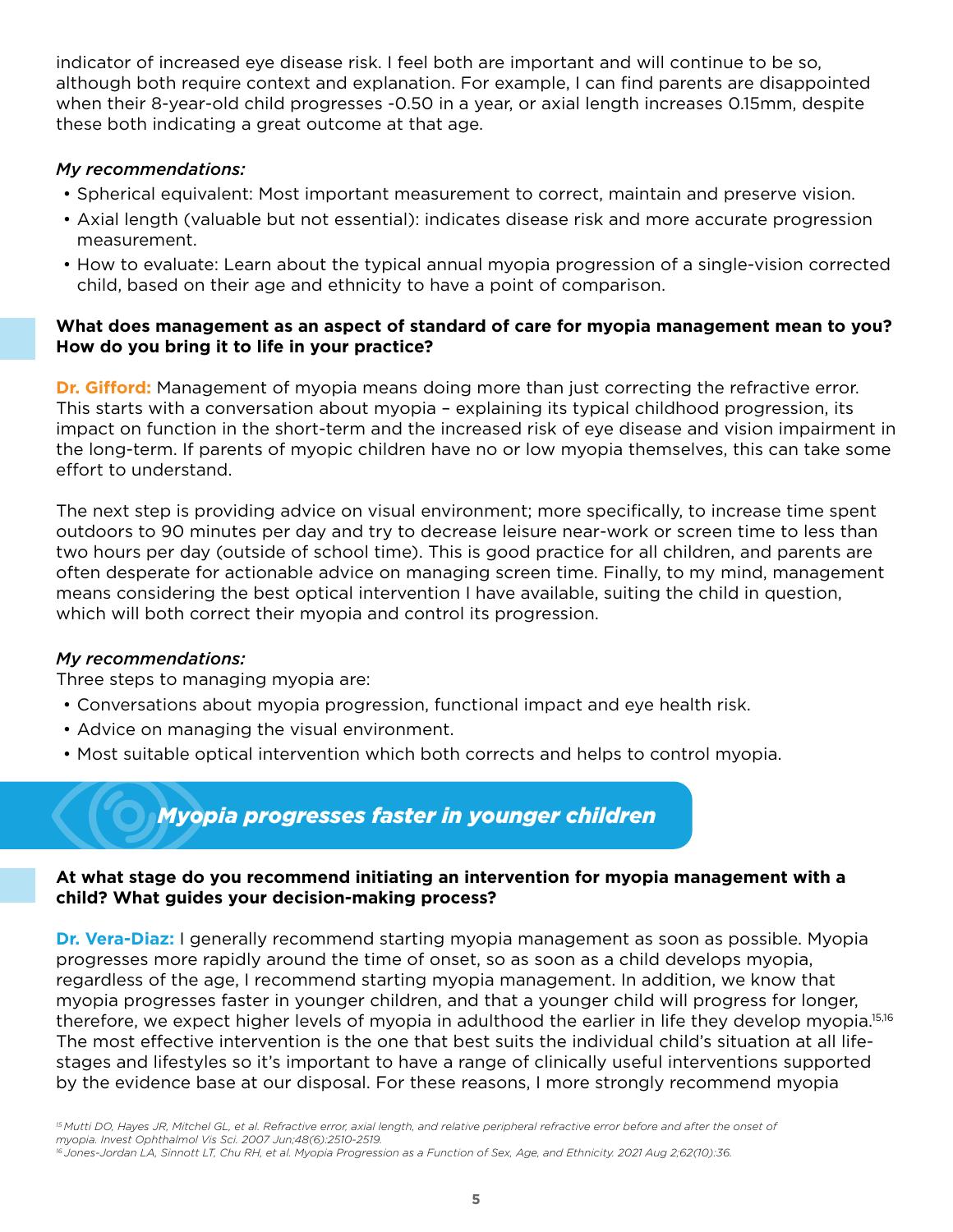management to younger children with myopia, and more so if they have higher levels of myopia. I would never recommend 'old' myopia correction methods such as single vision spectackes or contact lenses to children whose myopia may progress. This basically means most children younger than 15 years of age.

#### *My recommendations:*

- Start myopia management as early as possible.
- Myopia control is most important in:
	- Younger children
	- Children with higher degrees of myopia.

#### **How do you choose which myopia management intervention is best for each patient?**

**Dr. Abesamis-Dichoso:** Interviewing parents to get a sense of their children's lifestyle, their hobbies or sports activities if any, and sleeping pattern (how many hours and what time) is a must. This gives me a sense of whether the child will be compliant to the myopia management that I am considering.17,18

*There's no one-size-fits-all for myopia management.*

A 10-year-old girl who is myopic and does ballet, for example, dancing 8 hour per day via an online class, five days a week, will most likely comply with orthokeratology. A 10-year-old boy who is myopic by the same amount but spends more time on online gaming and sleeps very late at night may comply better with a soft myopia controlling contact lenses worn for a maximum of 10-11 hours a day.

Certain spectacles aiming to reduce myopia progression or simply bifocal executive lenses are our myopia management options of choice when single-vision contact lenses are unsuccessful and if parents are not yet ready for their children to wear contact lenses.

If there is no evidence of slowing down axial length and myopia continues to increase, I usually do not switch to another strategy but co-manage it with an ophthalmologist who prescribes 0.05% atropine instilled on the eye every night. This should have a 30 to 70 percent impact on myopia progression.19,20 However, in the Philippines, this kind of myopia management is a premium service and usually afforded only by wealthy families. I do offer more affordable interventions such as bifocal executive lenses.

#### *My recommendations:*

- There's no one-size-fits-all for myopia management.
- Interview parents and children to understand hobbies and sleeping patterns.
- Consider different intervention options to cater for families' varying financial capacities.

*<sup>17</sup> Jones LA, Walline JJ, Gaume A, Rah MJ, Manny RE, Berntsen DA, Chitkara M, Kim A, Quinn N; CLIP Study Group. Purchase of contact lenses and contact-lenses-related symptoms following the Contact Lenses in Pediatrics (CLIP) Study. Cont Lens Anterior Eye. 2009 Aug;32(4):157-63.*

*<sup>18</sup> Sankaridurg P, Bakaraju RC, Naduvilath T, Chen X, Weng R, Tilia D, Xu P, Li W, Conrad F, Smith EL 3rd, Ehrmann K. Myopia control with novel central and peripheral plus contact lenses and extended depth of focus contact lenses: 2 year results from a randomised clinical trial. Ophthalmic Physiol Opt. 2019 Jul;39(4):294-307.*

*<sup>19</sup> Yam JC, Jiang Y, Tang SM, Law AKP, Chan JJ, Wong E, Ko ST, Young AL, Tham CC, Chen LJ, Pang CP. Low-Concentration Atropine for Myopia Progression (LAMP) Study: A Randomized, Double-Blinded, Placebo-Controlled Trial of 0.05%, 0.025%, and 0.01% Atropine Eye Drops in Myopia Control. Ophthalmology. 2019 Jan;126(1):113-124.*

*<sup>20</sup> Chua WH, Balakrishnan V, Chan YH, et al. Atropine for the treatment of childhood myopia. Ophthamology. 2006 Dec;113(12):2285-91.*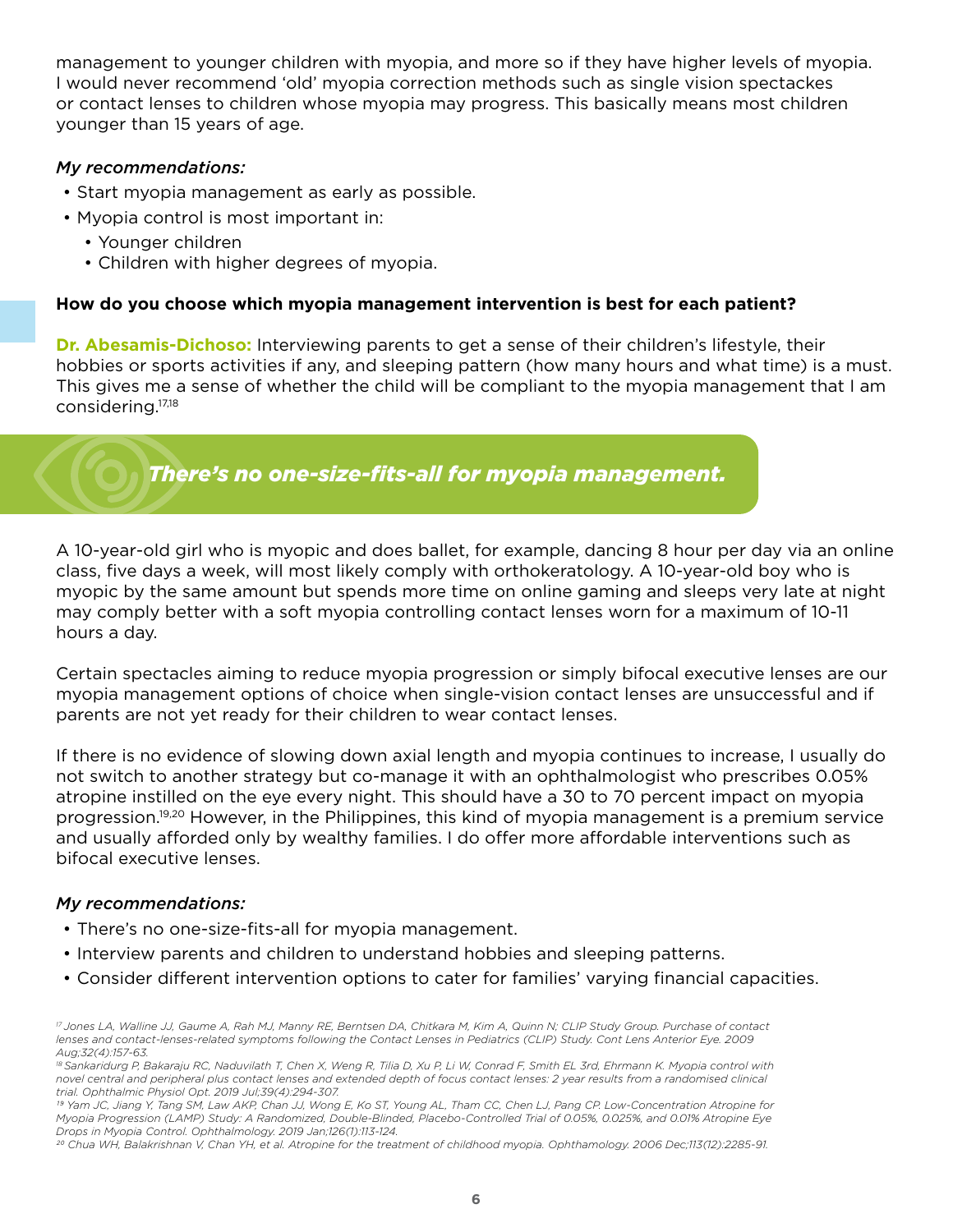#### **What factors might influence you to change course with your myopia management intervention choice?**

**Dr. Chan:** If my patient's myopia progression is not well-controlled, I consider either changing from the initial intervention choice to another type of myopia management, or combining the initial management option with a second intervention method. Recent research has revealed beneficial results in combining intervention modalities such as atropine and orthokeratology<sup>21</sup> or multifocal contact lenses.<sup>22</sup>

If a patient is noncompliant then I would also consider either changing the initial choice of myopia management to something more acceptable to the patient, or even terminate intervention.

#### *My recommendations:*

- Poor response to myopia management:
	- Change initial intervention of choice.
	- Combine with another intervention method.
- Noncompliant or experiences some side effects:
	- Change initial intervention of choice.
	- Terminate intervention.

*We can only work on overall observations to apply the best myopia management strategy*

## **When do you typically consider ending your myopia management intervention and what is your approach in monitoring patients after intervention has ended?**

**Dr. Gifford:** This is an important question that parents can often ask at the first consultation. The answer is that half of myopes appear to stabilize by age 16, but this means half are still progressing. Around three-quarters of myopes stabilize by age 18,<sup>23</sup> but then 20 percent of myopes can progress by at least one diopter in their 20s. <sup>24,25</sup>

My advice, then, is that myopia management should continue until at least age 18, and likely into early adulthood if an individual proceeds into a near-work centred visual environment such as tertiary study. This is what research tells us, but research can't tell us whether, for the individual child in our chair, their myopia will stabilize at age 14, age 24 or even beyond. We can only work on overall observations to apply the best myopia management strategy for the strongest potential impact, while also considering the impact of stopping. For example, if we have a successful 18-year-old orthokeratology or dual-focus or multifocal contact lens wearer, do they need to stop? They still need vision correction. Stopping earlier than this would typically be due to emerging unsuitability of the intervention, for example due to side-effects or time or cost requirements.

After cessation, I would confirm vision and comfort suitability of the post-myopia management single vision correction – a significant rebound effect is unlikely in older teens and young adults – and educate the patient that their eye health still requires ongoing clinical monitoring.

#### *My recommendations:*

- From the start: Explain that myopia management should likely continue until age 18 and perhaps beyond.
- Why cease intervention before age 18? Intervention becoming unsuitable due to time, cost, or side-effects.